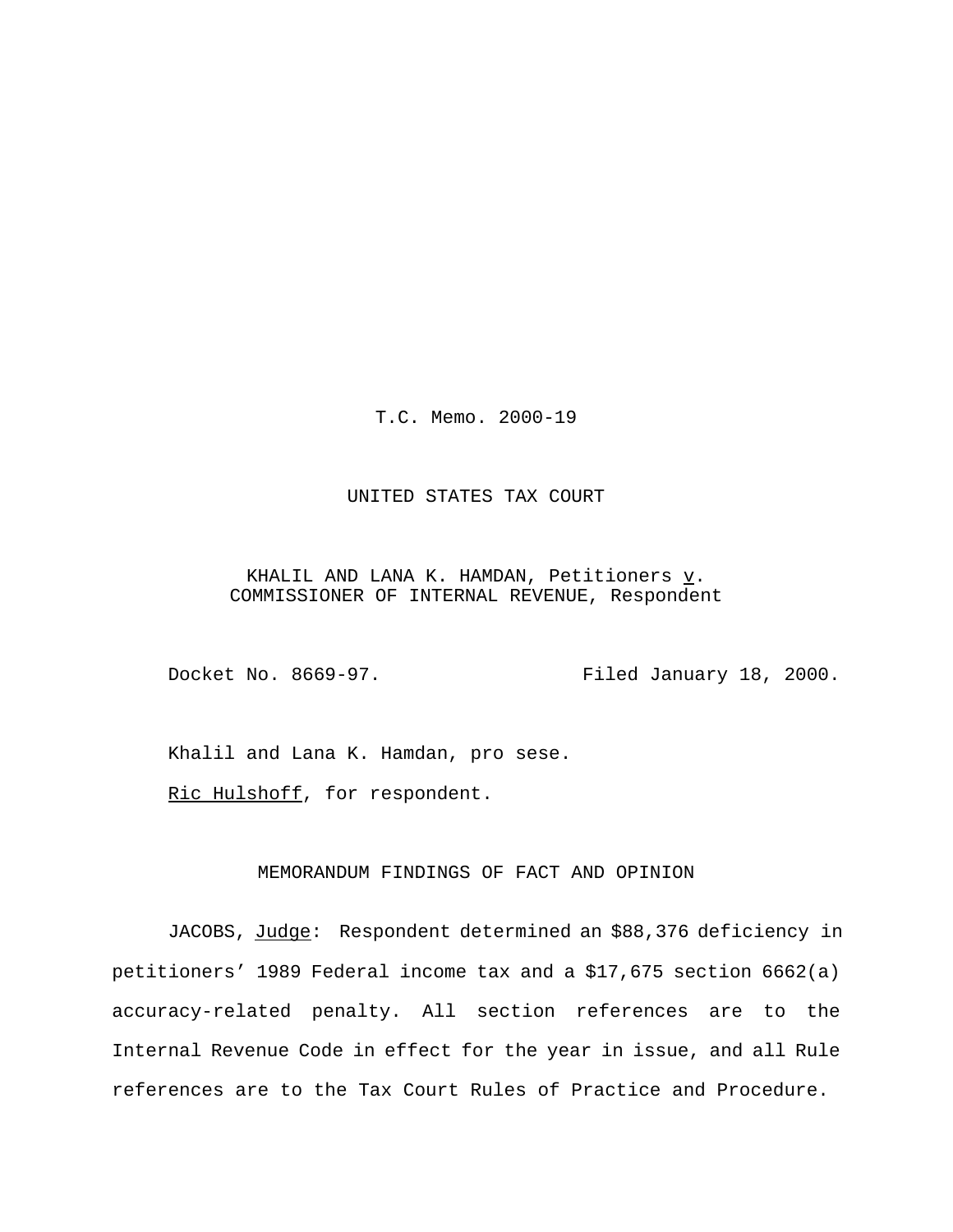The deficiency is based on an adjustment to the income of petitioners' wholly owned S corporation and a corresponding increase in petitioners' distributive share of the S corporation's income. The adjustment stems from the disallowance of: (1) A deduction for a \$300,000 "profit participation fee" purportedly paid in 1989 by the S corporation to petitioners' wholly owned C corporation; and (2) travel and automobile expenses claimed by the S corporation. (An S corporation's income is passed through to its shareholders; thus, the disallowance of deductions claimed by an S corporation results not only in an increase in the income of the S corporation but also in an increase in the shareholders' distributive shares of the S corporation's income.)

In their petition, petitioners contest the increase to their distributive share of the S corporation's 1989 income, as well as the imposition of the section 6662(a) accuracy-related penalty. By way of an amendment to their petition, petitioners assert entitlement to a business bad debt deduction in 1990, which, if petitioners are correct, can be carried back to 1989, the year at issue.

Accordingly, the issues for decision are: (1) The propriety of the \$300,000 "profit participation fee" deduction claimed by petitioners' wholly owned S corporation; (2) the propriety of travel and automobile expense deductions claimed by petitioners' wholly owned S corporation; (3) whether petitioners' advances to

 $- 2 -$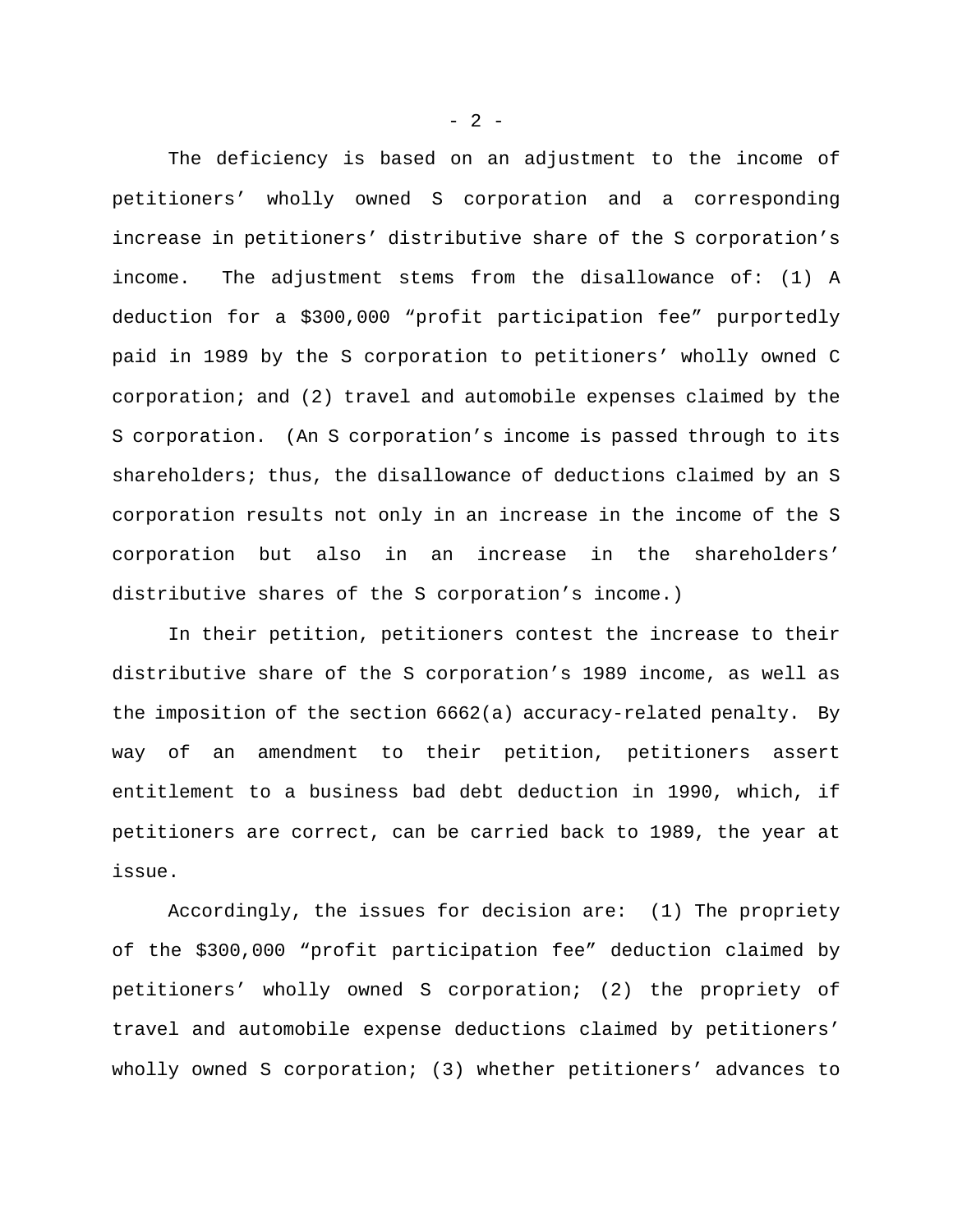their C corporation are to be characterized as loans (as petitioners maintain) or capital contributions (as respondent maintains); and if the advances are to be characterized as loans, further inquiry must be made into (a) whether the loans were business or nonbusiness debts and (b) whether the loans became worthless in 1990; and (4) whether petitioners are liable for the section 6662(a) accuracy-related penalty.

# FINDINGS OF FACT

Some of the facts have been stipulated and are found accordingly. The stipulation of facts and the attached exhibits are incorporated herein by this reference.

### Background

Petitioners, husband and wife, resided in San Juan Capistrano, California, at the time they filed their petition.

On September 25, 1990, petitioners filed their 1989 Federal income tax return. In February 1993, petitioners and respondent executed a Form 872-A, Special Consent to Extend the Time to Assess Tax, with respect to tax year 1989. In April 1994, they executed a Form 872-A with respect to tax year 1990.

### Petitioners' Corporations

During the year at issue, petitioners were the sole shareholders of two California corporations: Hamdan Project Development (HPD), formed on May 24, 1984, and HPD-Latigo Corp. (HPD-Latigo), formed on July 14, 1987. Khalil Hamdan (petitioner) was the president of both corporations.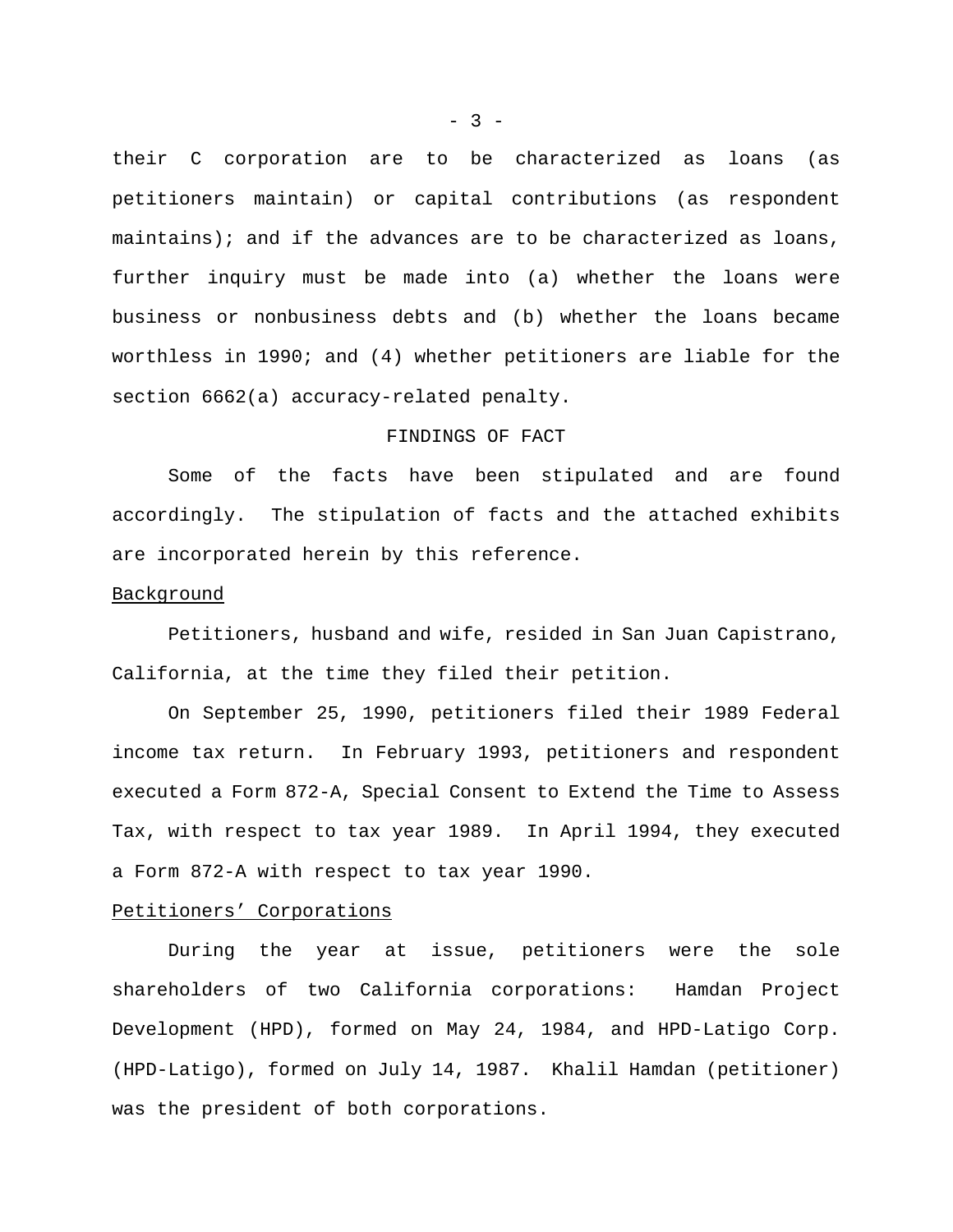For tax purposes: (1) HPD was a C corporation and reported its income employing the accrual method of accounting, and (2) HPD-Latigo was an S corporation and reported its income employing the cash method of accounting.

HPD-Latigo had no personnel on its payroll.

## Limited Partnership

Malibu Cedars, Ltd. (Malibu Cedars), is a California limited partnership formed in 1987 to acquire foreclosed rental property located in the Latigo Beach area of Malibu, California, and to convert that property (consisting of 104 apartments) into condominiums (hereinafter the conversion is sometimes referred to as the project or the Malibu Cedars project). Partnership interests in Malibu Cedars were held as follows:

#### General Partners

| HPD-Latiqo     | 25-percent interest |  |
|----------------|---------------------|--|
| Khodor I. Saab | 25-percent interest |  |

### Limited Partner

Cambridge Financial, Inc. 50-percent interest

In connection with the project, in July 1987, Malibu Cedars entered into an Agreement for Services (Agreement) with Plaza-HPD, a joint venture composed of Plaza Development, Inc. (Plaza) and HPD. Plaza was owned 50 percent by Mr. Saab and 50 percent by Joseph Ghadir.

The Agreement obligated Plaza-HPD to: (1) Manage, operate, maintain, lease, and rent to others the project property until such

 $- 4 -$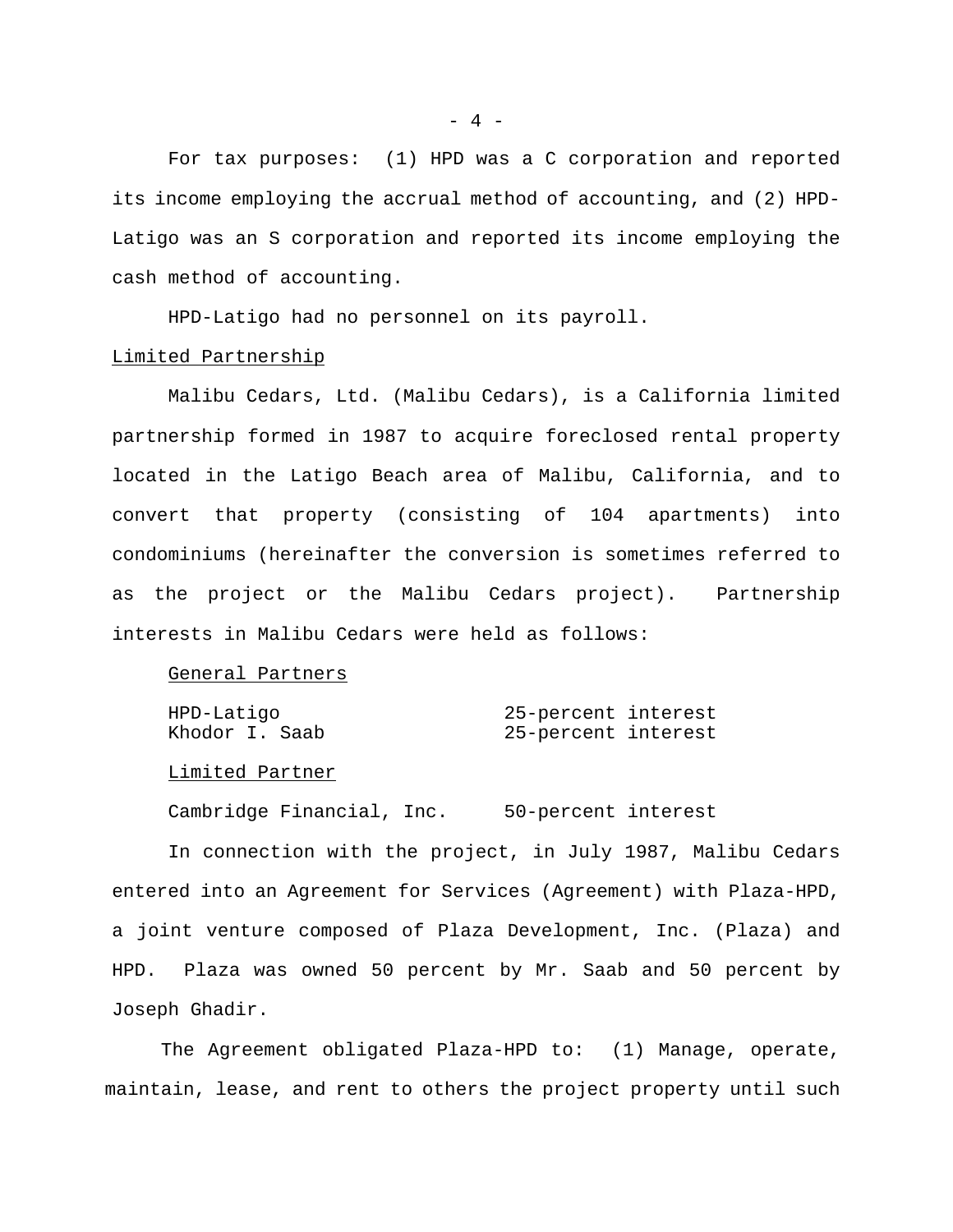time as the units were sold as condominiums; (2) contract with licensed contractors, architects, consultants, and civil engineers to renovate, improve, or modify the project property for conversion and sale of the units as condominium units according to approved plans and permits; (3) engage the services of attorneys, consultants, management and maintenance companies, accountants, and others for purchase and management, as well as to obtain necessary permits and approvals for sale, of the units as condominiums; (4) enter into agreements with brokers to handle sales of condominium units; (5) contract with marketing companies to market the condominium units; (6) exercise general supervision regarding those individuals and companies referred to above; and (7) perform all other reasonably required tasks to ensure speedy sale of the project property as condominiums at the optimal price.

In exchange for these services, Malibu Cedars agreed to pay Plaza-HPD: (1) A profit participation fee of 40 percent of all cash proceeds from sales in excess of the total costs the partnership incurred; and (2) a \$750,000 overhead fee over 3 years. The fees paid to Plaza-HPD were distributed: HPD--47.5 percent; Plaza--52.5 percent.

The following chart represents the organizational structure of the Malibu Cedars project:

 $-5 -$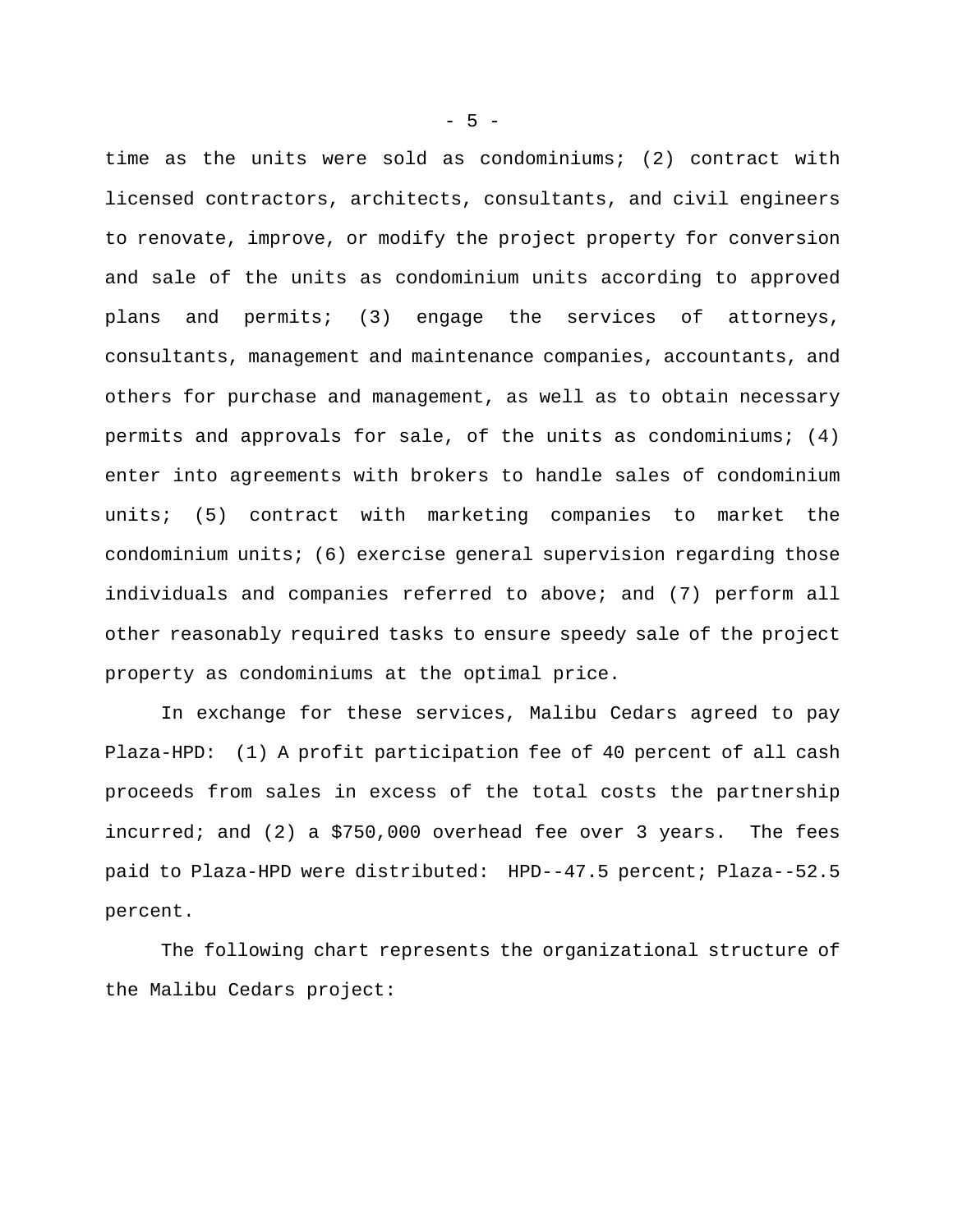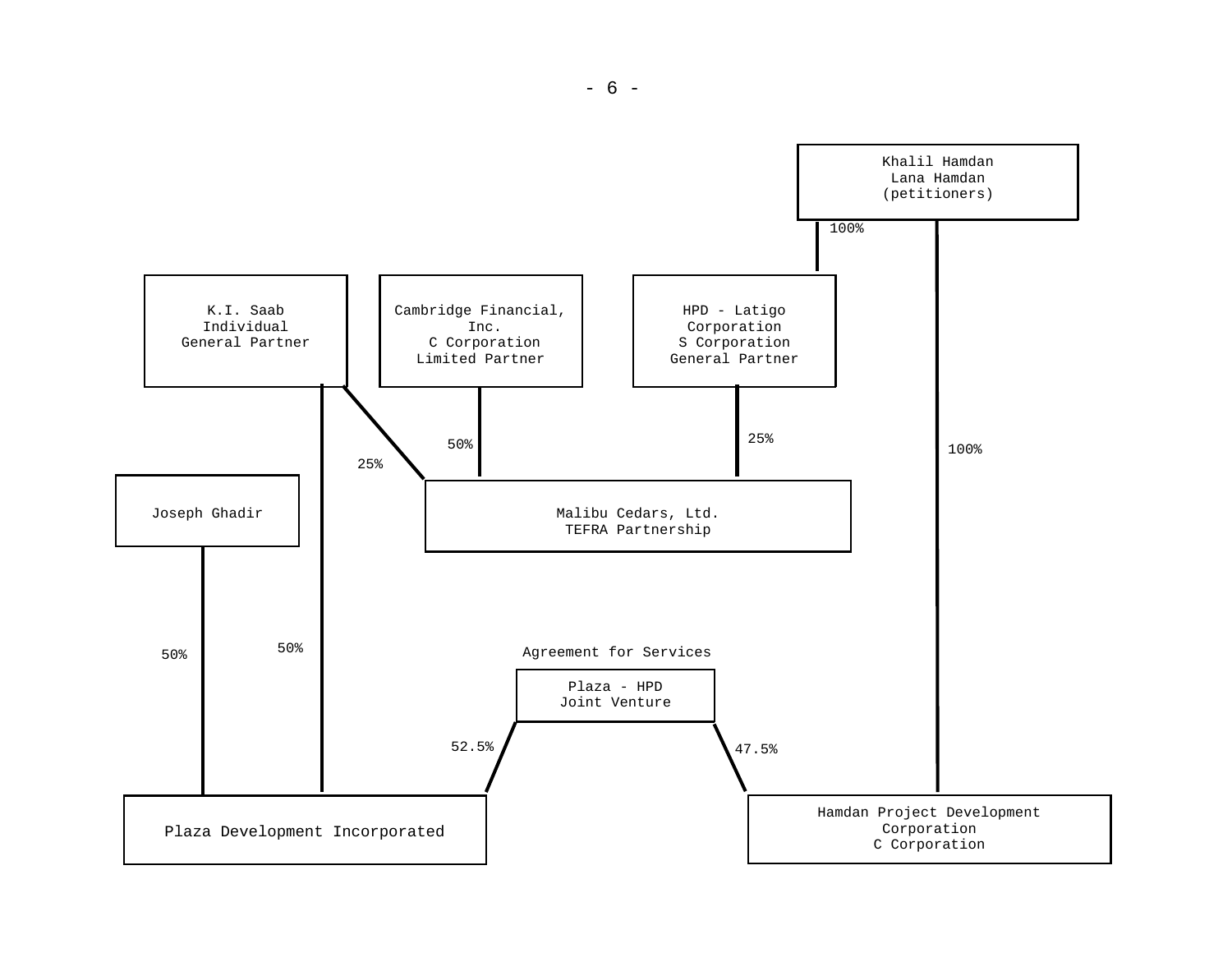By December 31, 1989, Malibu Cedars had sold 96 of the 104 available condominiums. In terms of square footage sold, this constituted 86,532 of the 92,621 square feet of available property for sale (or 93.4 percent of the square feet of property for sale). The Malibu Cedars project had gross sales in excess of \$28 million.

By December 31, 1989, Malibu Cedars had paid \$1,239,750 to HPD, and \$1,370,250 to Plaza in exchange for services rendered pursuant to the Agreement. Moreover, as of December 31, 1989, the books of Malibu Cedars reflected fees payable to HPD of \$411,982 and fees payable to Plaza of \$455,349.

In calculating its costs of goods sold for tax year 1989, Mailbu Cedars included \$600,000 as construction costs, which was based on an accounting entry (specifically, an adjusted journal entry) that allocated construction costs on square footage sold rather than on units sold. In a Notice of Final Partnership Administrative Adjustment (FPAA), dated December 20, 1994, issued to HPD-Latigo, as Malibu Cedars' tax matters partner, respondent disallowed for 1989: (1) The aforementioned \$600,000, and (2) \$867,331 of claimed developers' fees. (The issues raised in the FPAA were not raised in the statutory notice of deficiency upon which this case is based.) Respondent's determinations in the FPAA were contested in this Court, and subsequently conceded, by Malibu Cedars. On May 20, 1997, a closing agreement was entered into

- 7 -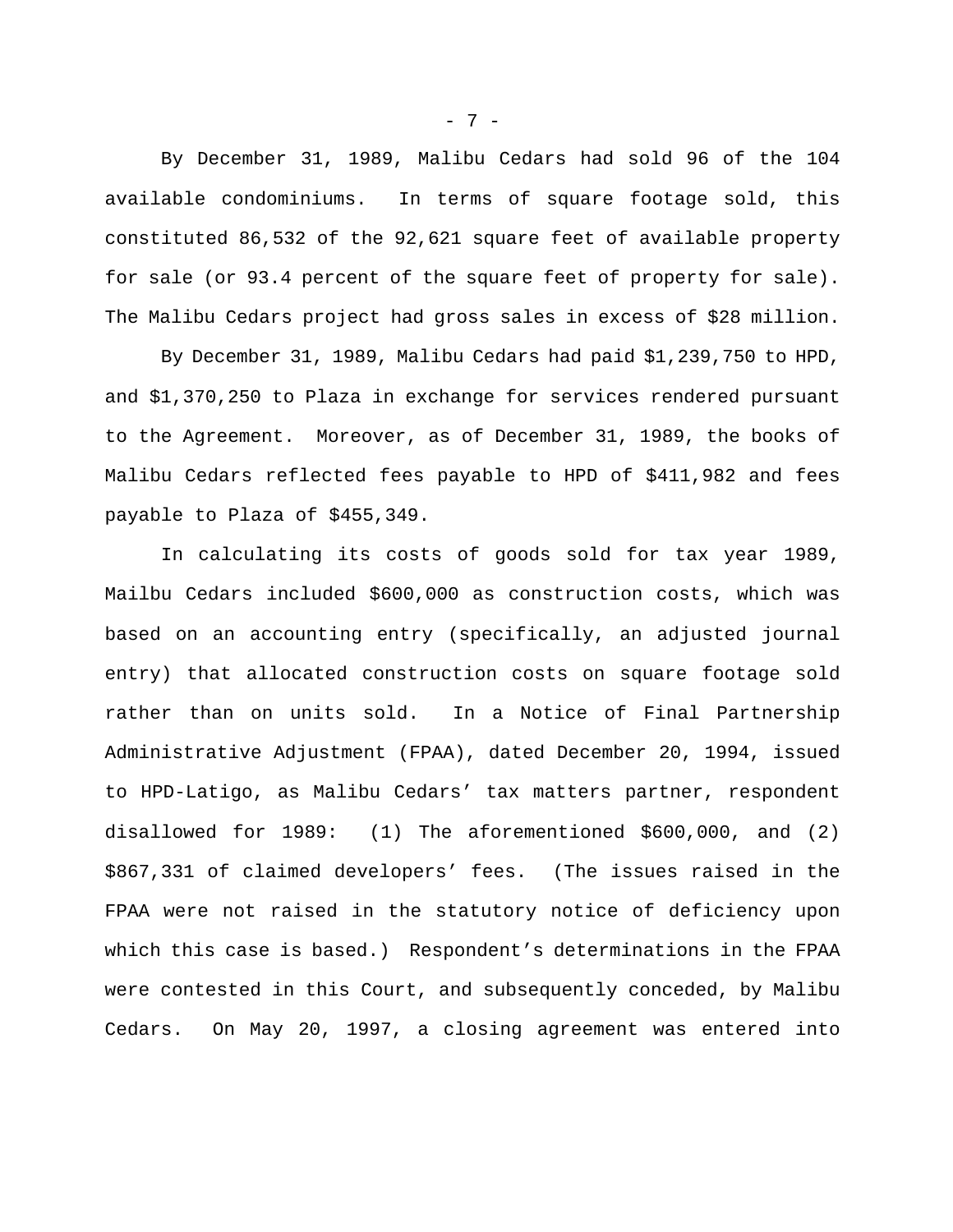between Malibu Cedars and the IRS reflecting this concession. $<sup>1</sup>$  The</sup> closing agreement was signed on behalf of Malibu Cedars by "Khalil Hamdan, H.P.D. Latigo". On May 29, 1997, the Court entered a stipulated decision reflecting the concession.<sup>2</sup>

## Profit Participation Fee

As of December 31, 1989, the records of HPD-Latigo reflected an accounting entry for a \$300,000 account payable to HPD, and the records of HPD reflected a corresponding accounting entry for a \$300,000 account receivable from HPD-Latigo; both of these accounting entries related to a "profit participation fee".

The purported reason for the \$300,000 profit participation fee was to compensate HPD for services (legal, accounting, and consulting) rendered to HPD-Latigo, including services rendered prior to HPD-Latigo's incorporation. Petitioners perceived HPD-Latigo to be their "investment arm" and HPD as the "operating arm" for HPD-Latigo.

 $- 8 -$ 

The closing agreement provided that Malibu Cedars, Ltd., was not required to include in its 1992 income \$432,600, representing developers' fees that had been accrued and deducted in 1989 but never paid.

 $2^2$  Petitioners request that we revisit the issues involved in that case. We decline to do so. See, e.g., Stanko v. Commissioner, T.C. Memo. 1996-530. The doctrine of res judicata precludes relitigation of the issues involved therein. Moreover, the items at issue herein are those of the partner, HPD-Latigo, not those of the partnership, Malibu Cedars. Consequently, we have no jurisdiction to redetermine any adjustment to Malibu Cedars' partnership return. See Sente Inv. Club Partnership v. Commissioner, 95 T.C. 243, 247 (1990).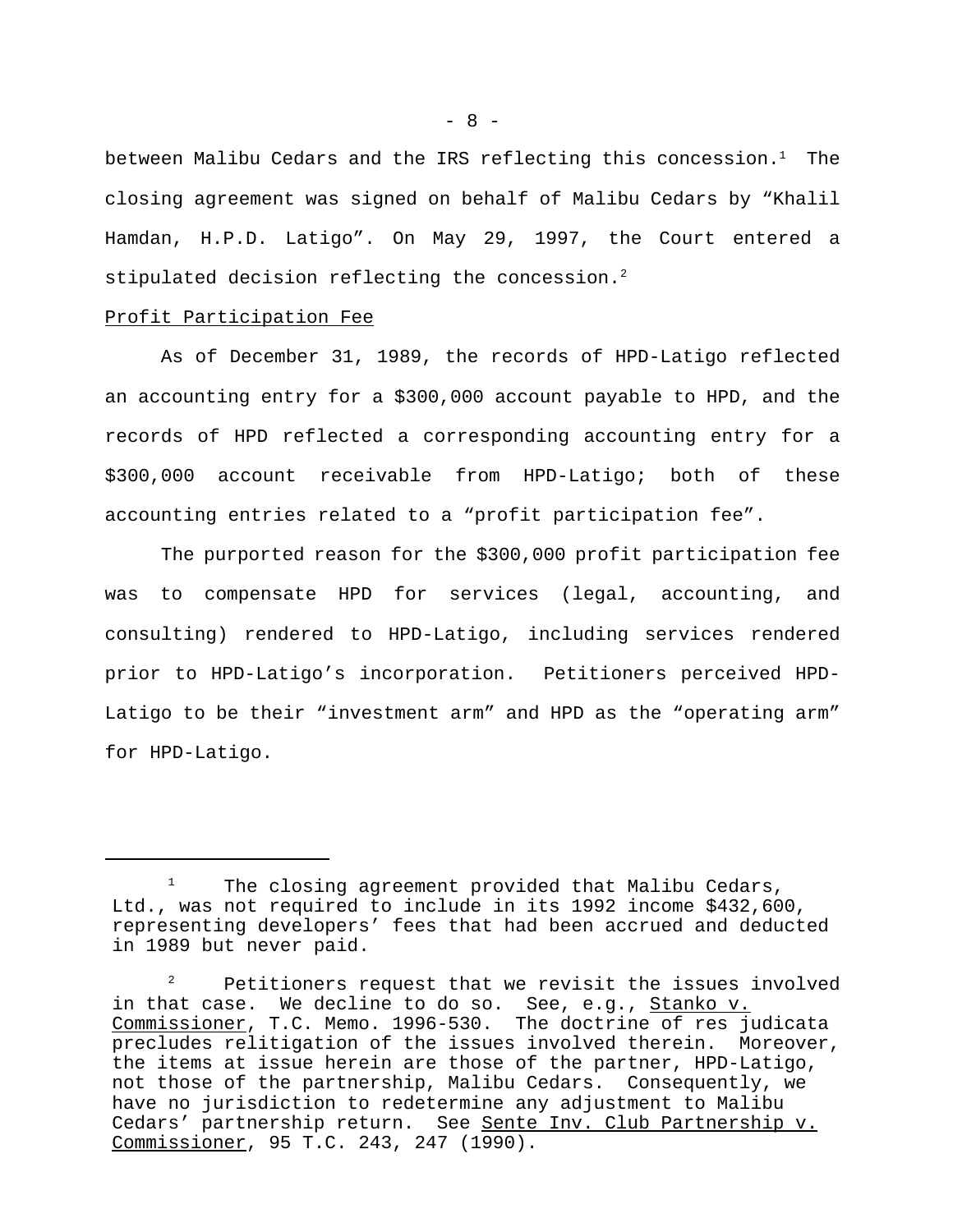## Travel and Automobile Expenses

For 1989, HPD-Latigo deducted \$8,249 as "travel expenses" to entertain several Saudi investors in Cambridge Financial, Inc., and their entourage, by taking them to Utah to see summer snow. Additionally, HPD-Latigo deducted \$7,379 in automobile expenses incurred for the use by the Saudi investors of a limousine (owned by petitioners) and driver.

## Funds Advanced to C Corporation

Over the years, petitioners made advances to HPD; these advances were made to salvage petitioners' investment in HPD. Several of these advances were reflected in the minutes of HPD board of directors' meetings, as follows: (1) On September 1, 1987, the directors ratified borrowings of \$1,688,084.35 from petitioners that occurred between December 18, 1986, and September 1, 1987. Of this amount, HPD had repaid \$395,926.18, and (2) on October 15, 1987, the directors approved borrowing of \$310,000, at an unspecified date, from petitioners. With respect to this advance, HPD's vice president executed a note, dated October 15, 1987, for \$300,000, payable in 36 months from the date thereof. No interest was stated.

HPD repaid only a portion of these advances. Apparently repayment was by an accounting entry (debit to "loan to stockholders") rather than the payment of cash. The balance sheets of HPD reflect the following balances in the "loan to stockholders" account:

- 9 -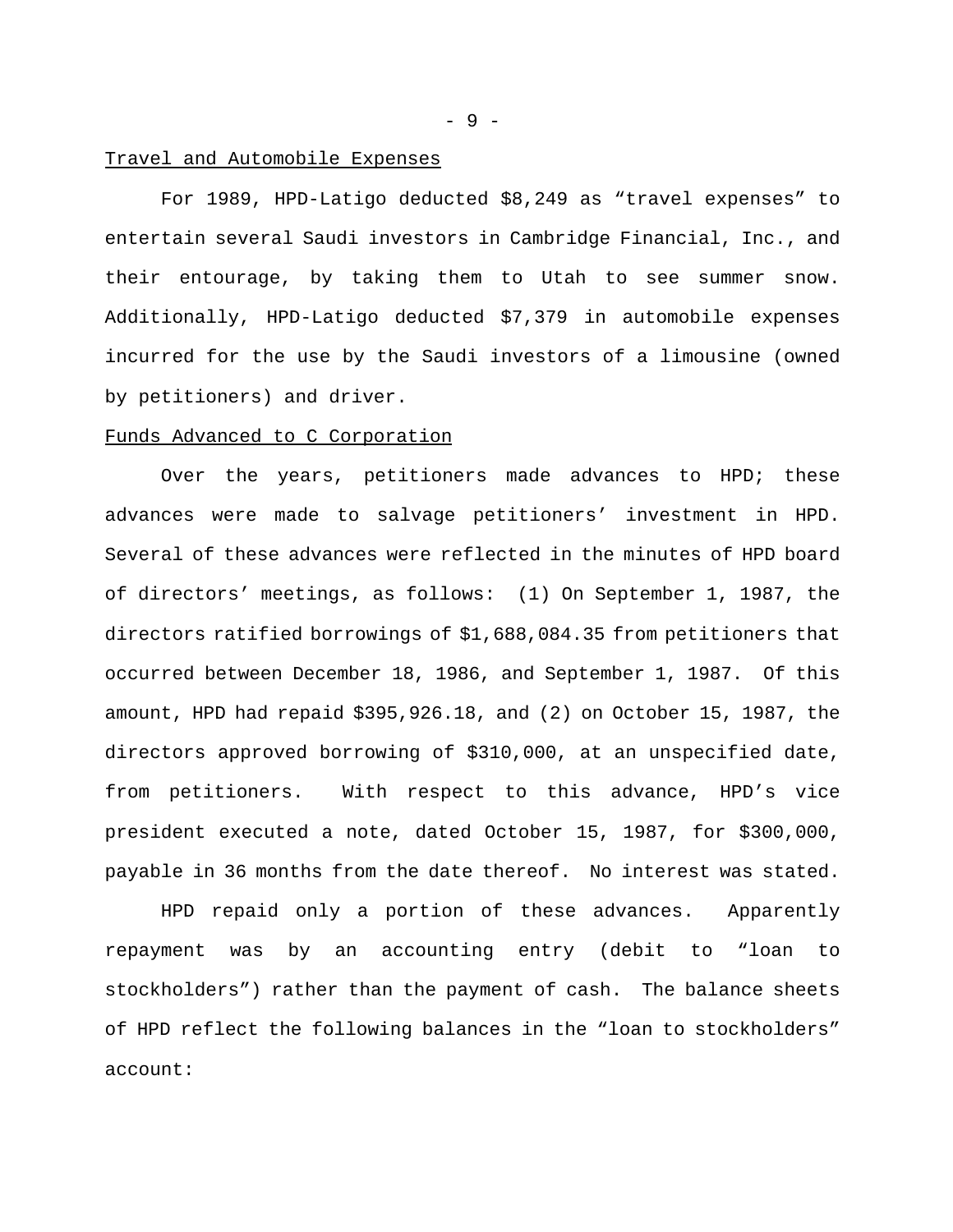| Date          | Balance     |
|---------------|-------------|
| Jan. 1, 1989  | \$5,596,306 |
| Dec. 31, 1989 | 6,088,816   |
| Dec. 31, 1990 | 4,938,755   |
| Dec. 31, 1991 | 7,810,284   |
| Dec. 31, 1992 | 7,240,802   |
| Dec. 31, 1993 | 7,173,905   |
| Dec. 31, 1994 | 6,873,007   |

Petitioners made a series of loans totaling \$125,000 to Mr. Saab in 1989. On February 11, 1992, Mr. Saab filed a chapter 7 bankruptcy petition, and the loans he owed to petitioners were discharged.

#### Tax Returns

On its 1989 Form 1120, U.S. Corporation Income Tax Return, HPD reported a \$16,972 loss.

On its 1989 Form 1120S, U.S. Income Tax Return for an S Corporation, HPD-Latigo reported \$1,145,203 as its distributive share of partnership profits from Malibu Cedars. (HPD-Latigo had no other income.) HPD-Latigo claimed deductions of \$610,823 on its 1989 return, as follows: \$300,000 as a profit participation fee, \$19,073 as travel expenses, and \$291,750 as amortized capitalized costs.

On their 1989 Form 1040, U.S. Individual Income Tax Return, petitioners reported \$430,914 as their distributive share of profits from HPD-Latigo. Petitioners did not report any interest income from HPD on either their 1989 or 1990 Federal income tax return. As of December 31, 1994, neither petitioners nor HPD treated any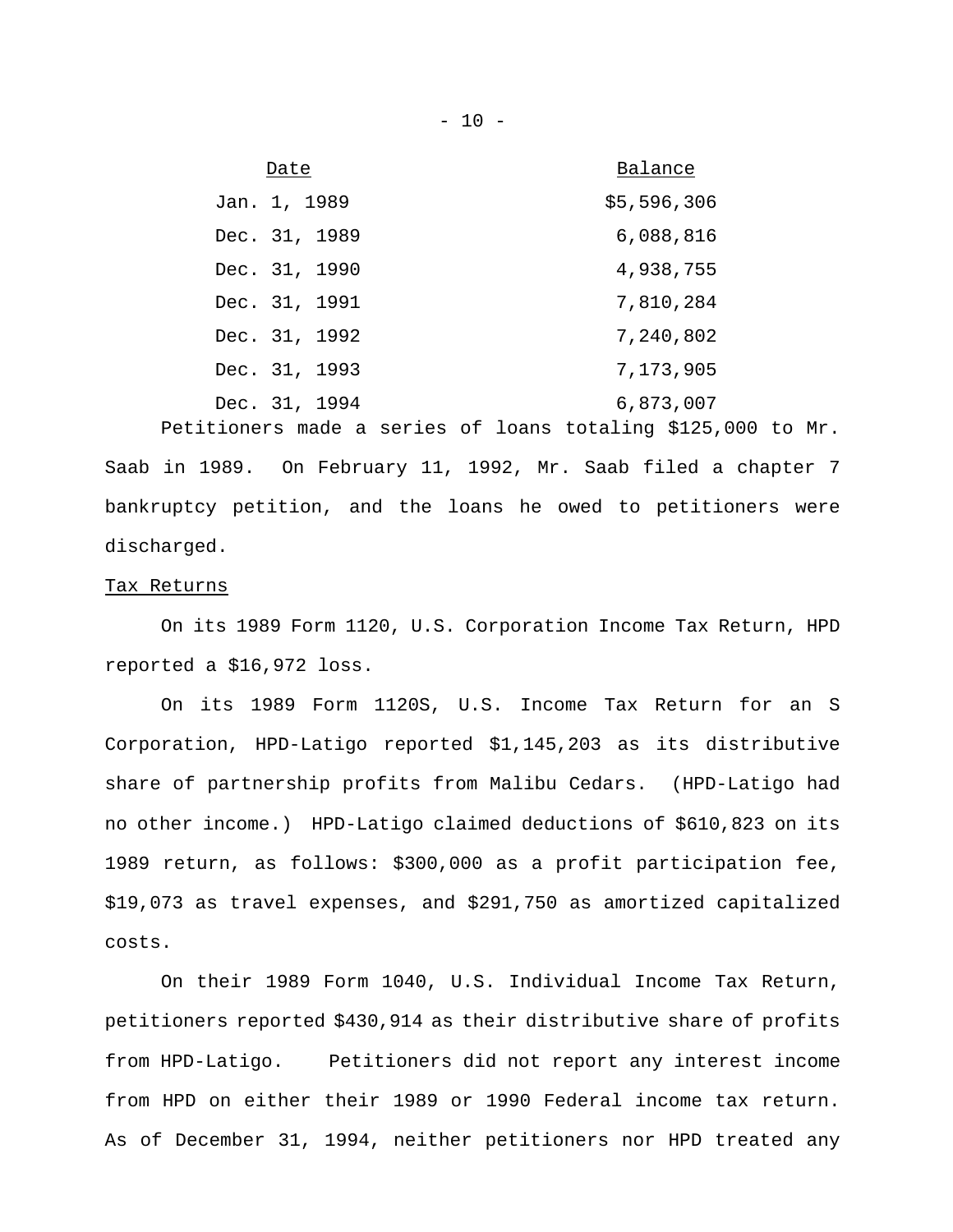amount of the funds petitioners advanced to HPD as worthless loans. The Audit

In response to Internal Revenue Service inquiries regarding the \$300,000 profit participation fee, petitioners' accountant explained in an August 10, 1992, letter, that the fee represented a charge for services HPD rendered to HPD-Latigo (beginning from HPD-Latigo's inception). With this letter, two undated interoffice memoranda discussing the \$300,000 fee were enclosed.<sup>3</sup>

# Notice of Deficiency

In the notice of deficiency, respondent increased petitioners' 1989 distributive share of profit arising from HPD-Latigo (based upon the disallowance of HPD-Latigo's \$300,000 profit participation

<sup>&</sup>lt;sup>3</sup> Mr. Hamdan wrote a memorandum on HPD's behalf, advising Peter Klaiber, HPD's executive vice president, that HPD should charge HPD-Latigo an \$100,000 yearly fee for services rendered. In a second memorandum, Mr. Klaiber advised Mr. Hamdan that an \$100,000 yearly fee would be "reasonable", and would cover compensation for services HPD rendered regarding HPD-Latigo's formation. Mr. Klaiber listed the services to be rendered, among others, as follows:

<sup>01.</sup> A compensation towards the formation of the corporation:

Legal, Accounting and Tax Consultation; Federal and State Registration; Incorporation Certification; Notarization; Publication and other similar matters.

<sup>02.</sup> A compensation towards the running of the corporation:

Outside Legal, Accounting and Tax Service; Internal Maintenance of Accounting and Tax Records; General and Administrative Service; and other similar matters.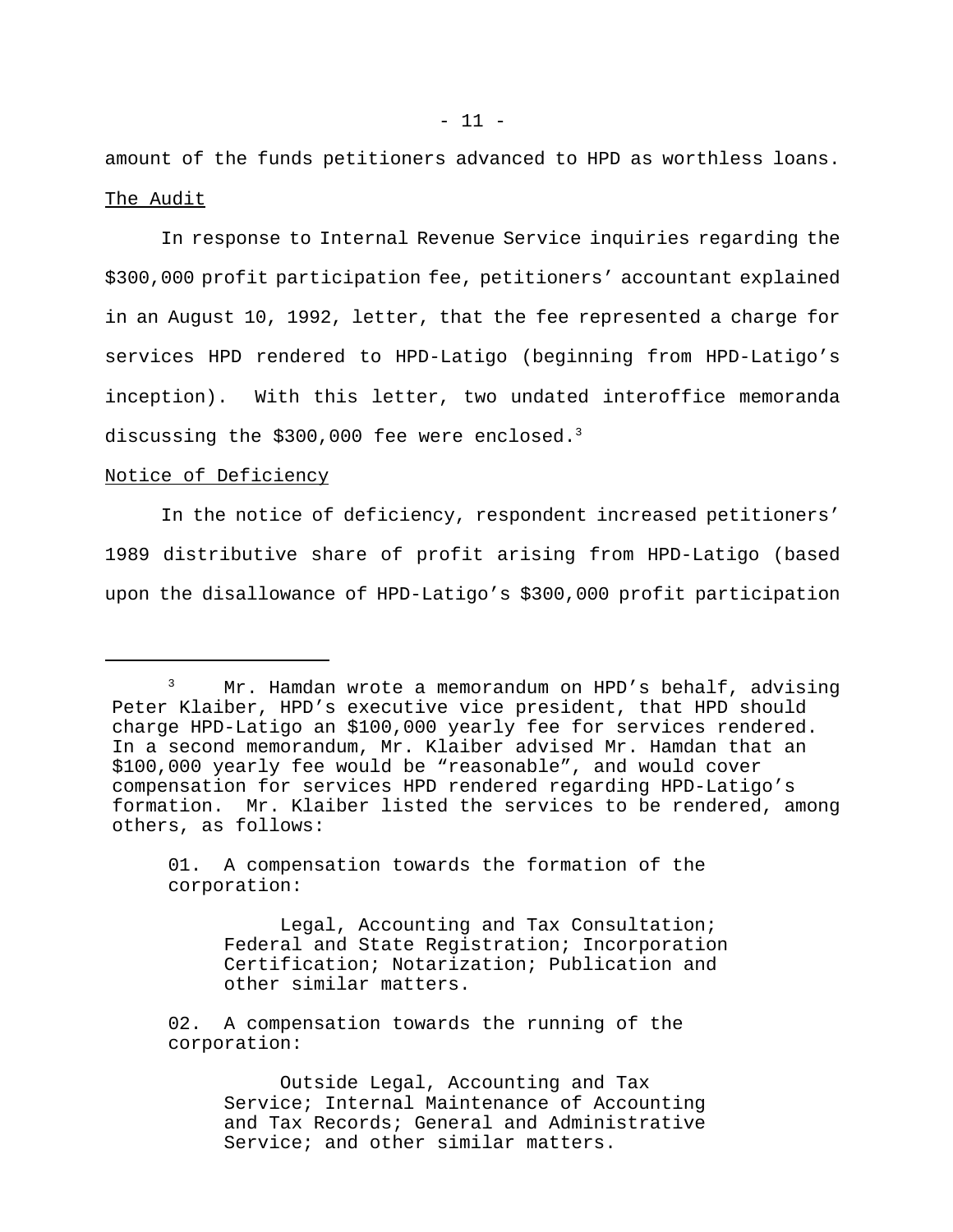fee deduction for that year). The notice of deficiency also disallowed petitioners' flow-through deductions of \$8,249 in travel expenses and  $$7,379$  in automobile expenses.<sup>4</sup>

### OPINION

First, we must deal with petitioners' limitations argument. Petitioners assert that the notice of deficiency is invalid because respondent failed to secure an extension of time from petitioners' S corporation (HPD-Latigo) for 1989.

When deficiencies result pursuant to a taxpayer's status as a shareholder in an S corporation, it is the taxpayer's return, not that of the S corporation, that is determinative for section 6501(c)(4) purposes. See Bufferd v. Commissioner, 506 U.S. 523, 533 (1993). Petitioners and respondent entered into an agreement (Form 872-A) to extend the time to assess petitioners' 1989 taxes. The notice of deficiency was issued prior to a termination of that agreement. Accordingly, we reject petitioners' limitations argument.

# Issue 1. Profit Participation Fee

We now turn our attention to the propriety of the \$300,000 profit participation fee deduction claimed by HPD-Latigo. Respondent disallowed this deduction on the basis that petitioners failed to establish "that the amount [was] incurred or, if incurred,

 $- 12 -$ 

<sup>4</sup> On HPD-Latigo's 1989 return, \$19,073 was listed as travel. The \$19,073 comprised \$8,249 in travel expenses, \$7,379 in automobile expenses, and \$3,445 for services rendered by an accounting firm. Respondent allowed the \$3,445 for accounting services.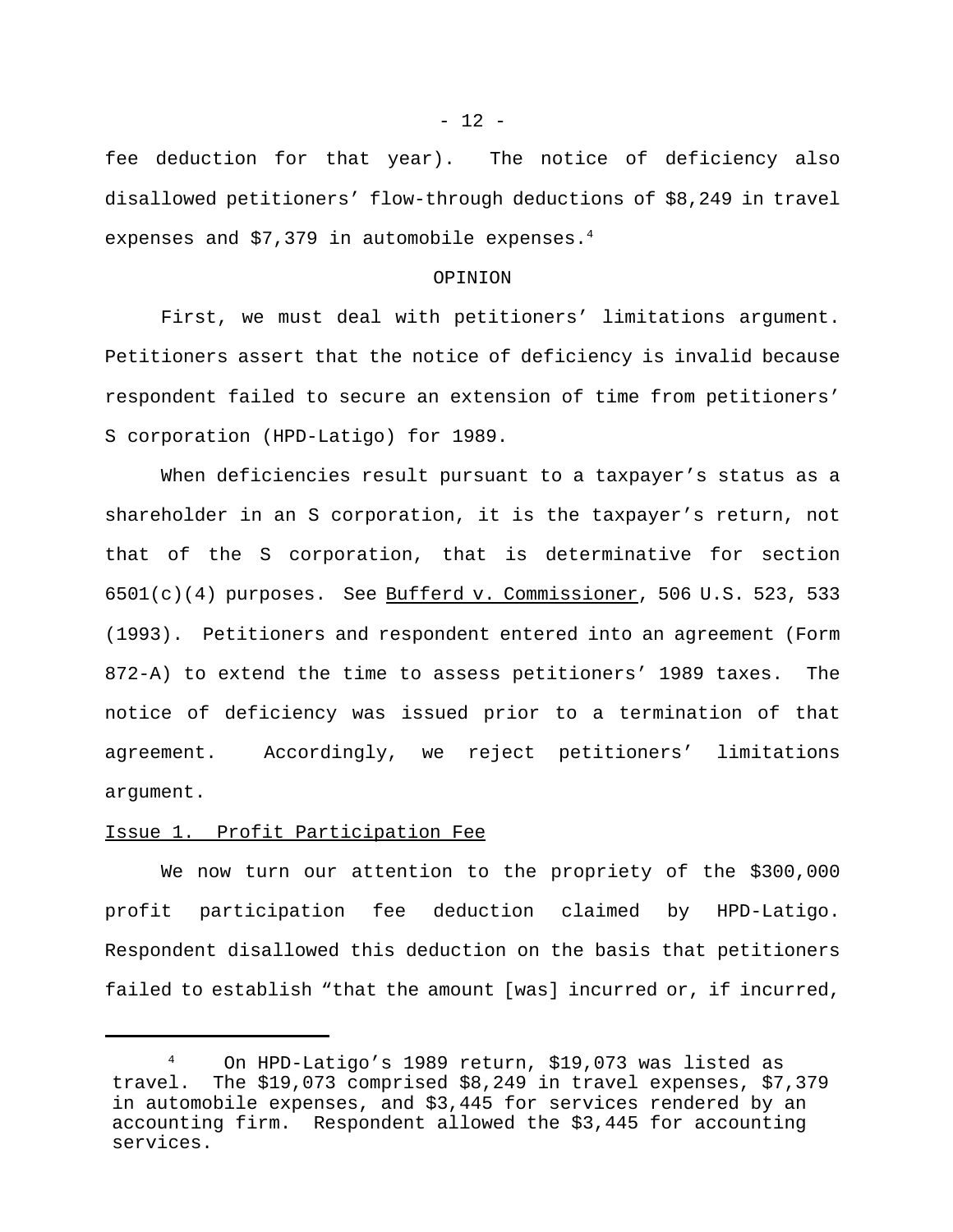paid by you during the taxable year for ordinary and necessary business purposes."

It is axiomatic that a taxpayer does not have an inherent right to take tax deductions. Deductions are a matter of legislative grace, and a taxpayer must show that the deduction sought comes within the express provisions of the statute. See INDOPCO, Inc. v. Commissioner, 503 U.S. 79, 84 (1992). Section 162(a) provides a deduction for all ordinary and necessary expenses paid or incurred during the taxable year in carrying on any trade or business. A cash basis taxpayer is entitled to a deduction for such expenses in the year actually paid. See sec.  $461(a)$ ; sec.  $1.461-1(a)(1)$ , Income Tax Regs. We look to whether a "hardheaded" businessperson, under the circumstances, would have incurred the expense. See, e.g., Cole v. Commissioner, 481 F.2d 872, 876 (2d Cir. 1973), affg. T.C. Memo. 1972-177.

At the outset, we are mindful that HPD-Latigo employed the cash method of accounting. The profit participation fee was not paid in cash, but rather through an accounting entry–-an adjusted journal entry. Assuming arguendo that the fee was paid in 1989, we agree with respondent that the fee is not deductible because there has been no showing that the fee constituted an ordinary and necessary business expense.

First, there was no written agreement reflecting that HPD was to provide services to HPD-Latigo. The two undated memoranda petitioners introduced into evidence are suspect and not reliable.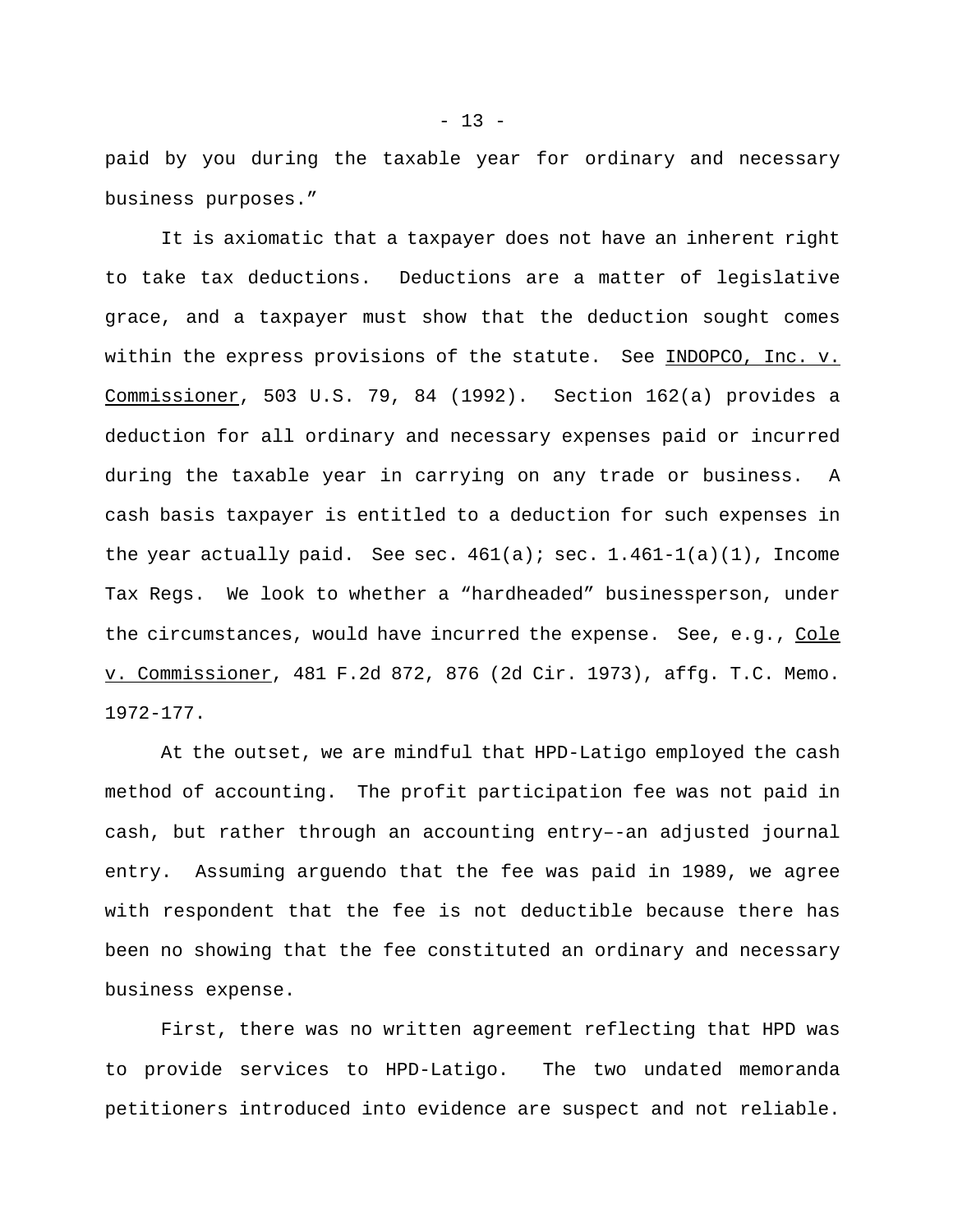Second, we are not satisfied that HPD performed services for HPD-Latigo. Hence, there is no perceptible business purpose or economic justification for the profit participation fee.

Third, by directing the S corporation (HPD-Latigo) to show an account payable of \$300,000 to the C corporation (HPD), the profits of the S corporation decreased and were moved into the C corporation, which was running at a loss. We agree with respondent that the profit participation fee was but a fabrication, primarily, if not solely, engineered to shift income between related entities in order to minimize petitioners' (and their wholly owned entities') overall tax obligation. Consequently, we conclude respondent properly disallowed the claimed \$300,000 profit participation fee, which in turn resulted in an increase in petitioners' 1989 distributive share of profits from HPD-Latigo.

# Issue 2. Travel and Automobile Expenses

The next issue is whether HPD-Latigo is entitled to a \$8,249 deduction for travel expenses and a \$7,379 deduction for automobile expenses.

Section 162(a) allows a taxpayer to deduct "all the ordinary and necessary expenses paid or incurred \* \* \* in carrying on any trade or business". A taxpayer must substantiate any deduction claimed. See Hradesky v. Commissioner, 65 T.C. 87, 89-90 (1975), affd. per curiam 540 F.2d 821 (5th Cir. 1976). In substantiating deductions, taxpayers are required to maintain adequate records sufficient to enable the Commissioner to determine the taxpayer's

 $- 14 -$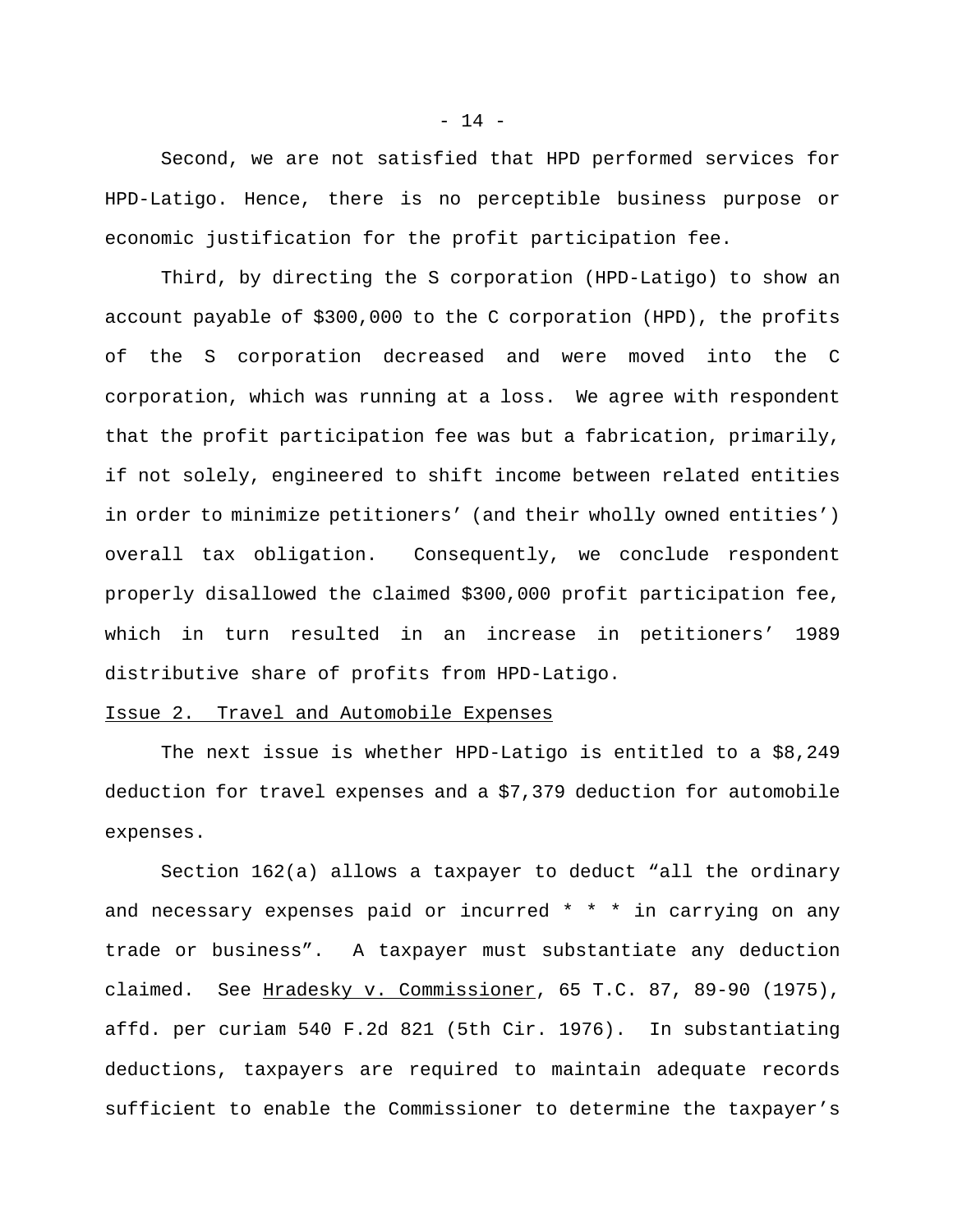correct tax liability. See Meneguzzo v. Commissioner, 43 T.C. 824, 831-832 (1965). Section 274(d) provides that no deduction or credit will be allowed for any traveling expense or for any activity that is of a type generally considered to constitute entertainment, amusement, or recreation "unless the taxpayer substantiates by adequate records or by sufficient evidence corroborating the taxpayer's own statement".

Petitioners failed to establish their entitlement to the travel and automobile expense deductions. They failed to produce contemporaneous logs documenting the expenses; they produced only a few canceled checks and receipts that for the most part documented purchases of women's sportswear and travel in Europe.

In sum, petitioners have failed to satisfy the requirements of sections 162 and 274. Accordingly, we sustain respondent's determination on this issue.

# Issue 3. Loans vs. Capital Contributions

The next issue is whether petitioners' advances to HPD are to be characterized as loans or capital contributions. If we determine the advances to be loans, further inquiry must be made into whether the loans were business or nonbusiness debts and whether they became worthless.5 Respondent contends the advances were capital

Petitioners claim they are entitled to a bad debt deduction in 1990 with respect to funds they advanced to HPD. Petitioners assert that the bad debt deduction created a net operating loss, which they seek to carry back to 1989 under sec.<br>172. We have jurisdiction over those items in years that bear o We have jurisdiction over those items in years that bear on a taxpayers' tax liability for the year at issue. See sec. (continued...)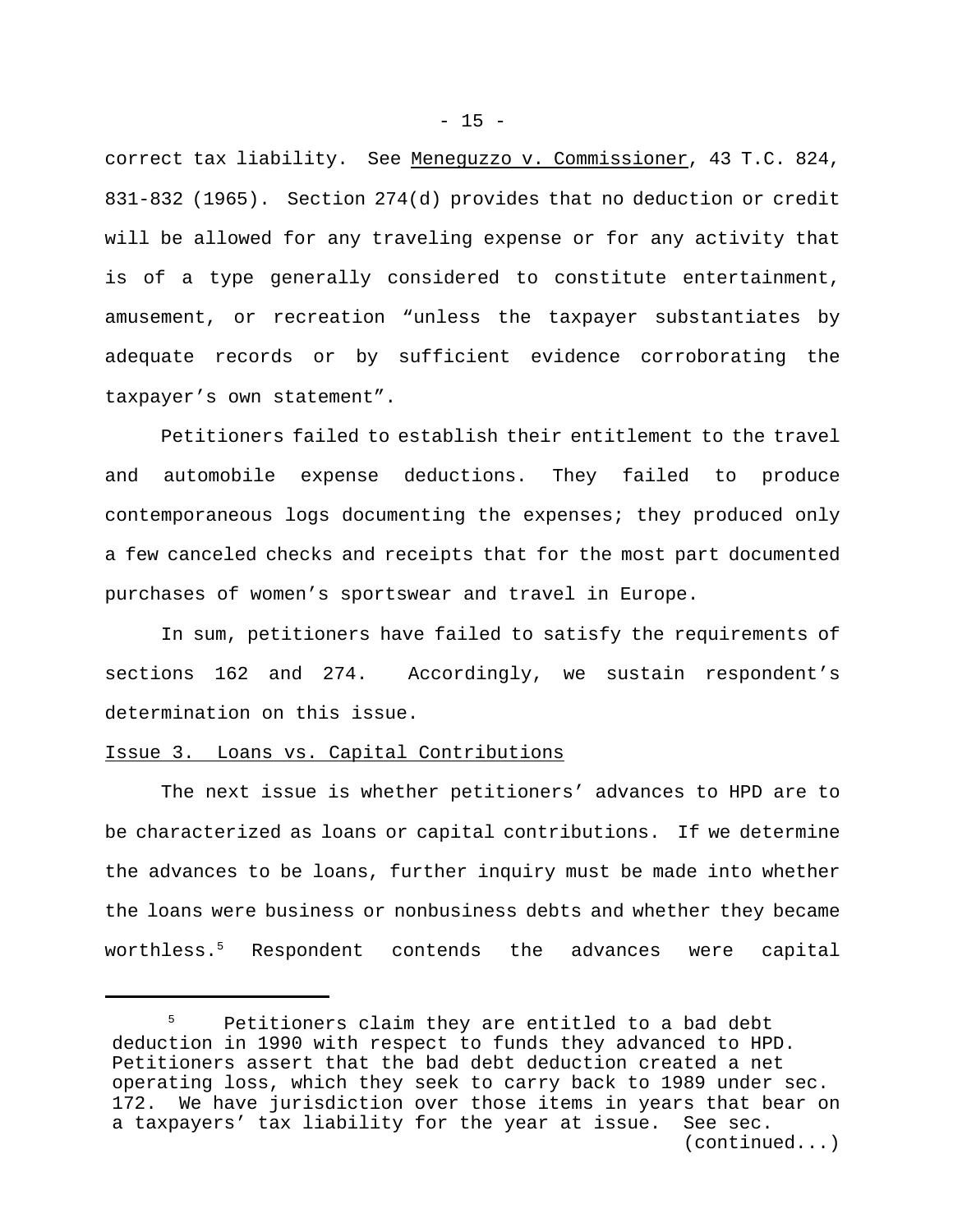contributions. Petitioners argue that they were loans and that they are entitled to a \$357,557 bad debt deduction for 1990 (which can be carried back to 1989, the year at issue), calculated as follows:

| HPD's negative retained earnings | (S1, 357, 557) |
|----------------------------------|----------------|
| HPD's capital stock              | 1,000,000      |
|                                  |                |
| 1990 bad debt                    | 357,557        |

Generally, taxpayers may deduct the value of bona fide debts owed to them that become worthless during the year. See sec. 166(a). Bona fide debts generally arise from valid debtor-creditor relationships reflecting enforceable and unconditional obligations to repay fixed sums of money. See sec. 1.166-1(c), Income Tax Regs. For section 166 purposes, contributions to capital do not constitute bona fide debts. See Kean v. Commissioner, 91 T.C. 575, 594 (1988). The burden of establishing that the advances were loans rather than capital contributions rests with the taxpayers. See Rule 142(a).

Courts look to the following nonexclusive factors to evaluate the nature of transfers of funds to closely held corporations: (1) The names given to the documents evidencing the indebtedness; (2) the presence or absence of a maturity date; (3) the source of repayments; (4) the right to enforce repayment of principal and interest; (5) participation in management; (6) whether the taxpayers

 $5($ ...continued)

 $6213(a)$ ; Rule  $13(a)$ ; Calumet Ind. v. Commissioner, 95 T.C. 257, 274 (1990) (citing Lone Manor Farms, Inc. v. Commissioner, 61 T.C. 436, 440 (1974), affd. without published opinion 510 F.2d 970 (3d Cir. 1975)). Thus, we have jurisdiction to determine whether petitioners are entitled to a bad debt deduction in 1990 and are entitled to a net operating loss carryback to 1989.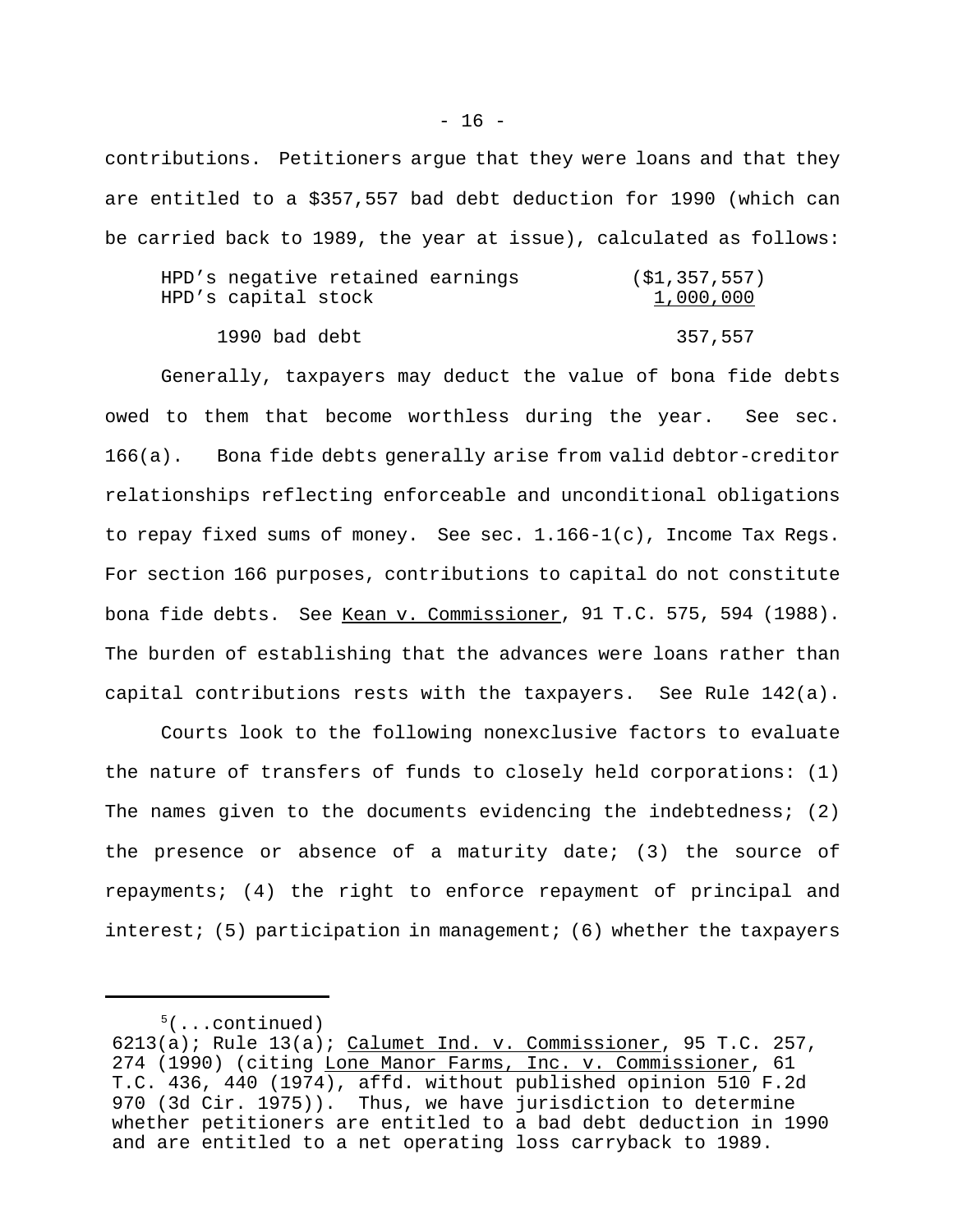subordinated their purported loans to the loans of the corporation's regular creditors; (7) the intent of the parties; (8) "thin" or adequate capitalization; (9) identity of interest between creditor and stockholder; (10) payment of interest only out of "dividend" money; and (11) the ability of the corporation to obtain financing from outside sources at the time of the transfers. See, e.g., Bauer v. Commissioner, 748 F.2d 1365, 1368 (9th Cir. 1984); Dixie Dairies Corp. v. Commissioner, 74 T.C. 476, 493 (1980). As among these factors "No one factor is controlling or decisive, and the court must look to the particular circumstances of each case", for "The object of the inquiry is not to count factors, but to evaluate them." Bauer v. Commissioner, supra at 1368 (quoting Tyler v. Tomlinson, 414 F.2d 844, 848 (5th Cir. 1969)).6

 $6$  As we stated in Dixie Dairies Corp. v. Commissioner, 74 T.C. 476, 493-494 (1980):

> The identified factors are not equally significant, \* \* \* nor is any single factor determinative. Moreover, due to the myriad factual circumstances under which debt-equity questions can arise, all of the factors are not relevant to each case. The "real issue for tax purposes has long been held to be the extent to which the transaction complies with arm's length standards and normal business practice." \* \* \* "The various factors \* \* \* are only aids in answering the ultimate question whether the investment, analyzed in terms of its economic reality, constitutes risk capital entirely subject to the fortunes of the corporate venture or represents a strict debtor-creditor relationship." \* \* \* As expressed by this Court, the ultimate question is "Was there a genuine intention to create a debt, with a reasonable expectation (continued...)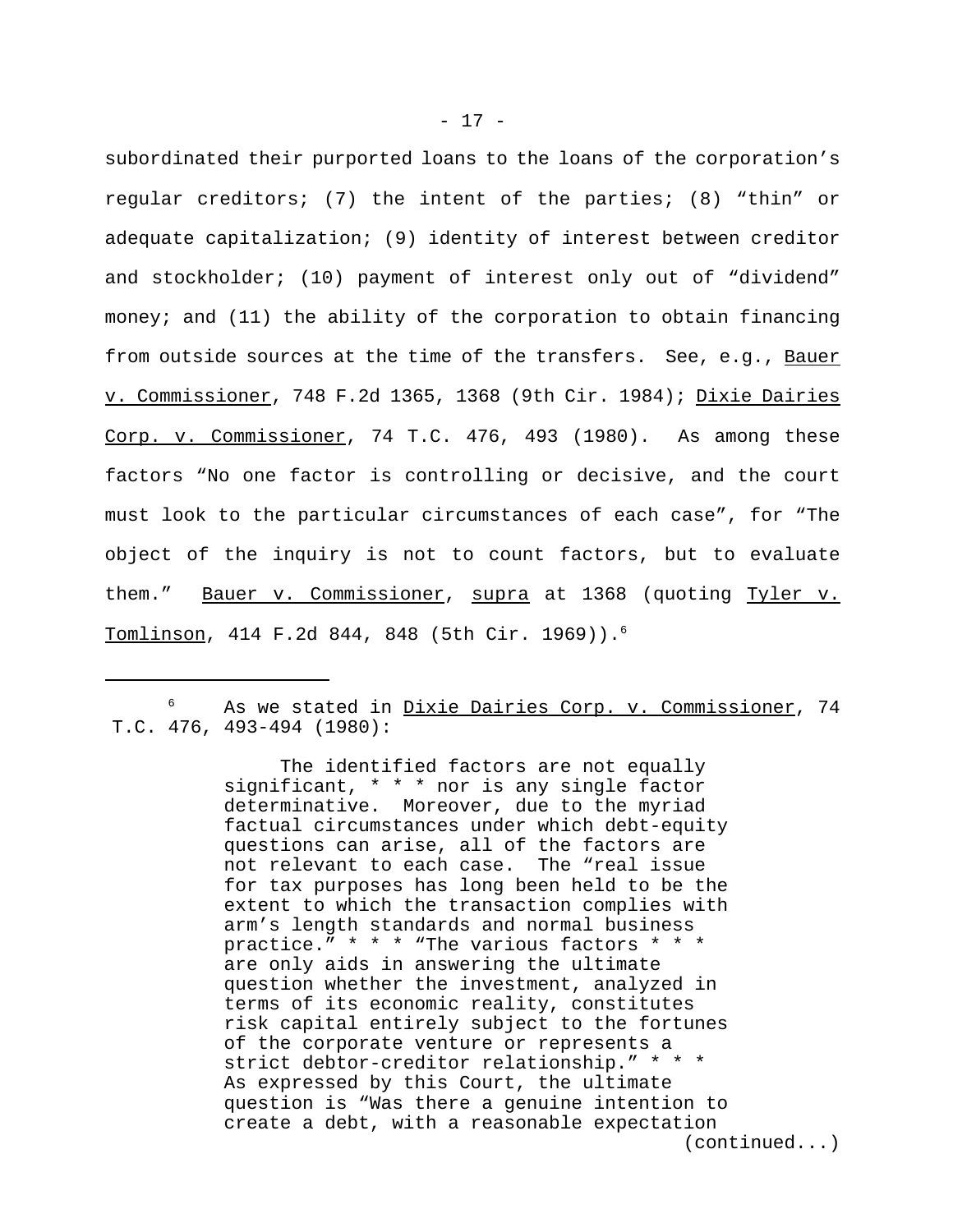Moreover, transfers to closely held corporations by controlling shareholders are subject to heightened scrutiny. Labels attached to such transfers by the controlling shareholders through bookkeeping entries or testimony have limited significance unless these labels are supported by objective evidence. See Fin Hay Realty Co. v. United States, 398 F.2d 694, 697 (3d Cir. 1968); Goodrich v. Commissioner, T.C. Memo. 1997-194. "Courts will not tolerate the use of mere formalisms solely to alter tax liabilities." Hardman v. United States, 827 F.2d 1409, 1411 (9th Cir. 1987) (quoting Commissioner v. Court Holding Co., 324 U.S. 331, 334 (1945)).

After careful consideration of the facts and circumstances surrounding petitioners' advances to HPD and utilizing some of the factors noted above in addition to others, we conclude that the advances are capital contributions, not loans.

First, petitioners advanced money to HPD, their wholly owned C corporation, without intent that such advances be treated as debt rather than equity. Not engaged in the business of lending money, petitioners made the advances simply because the corporation needed the cash to survive. According to petitioner, the advances were made in order to "salvage" petitioners' investment because capital

 $<sup>6</sup>(...continued)$ </sup> of repayment, and did that intention comport with the economic reality of creating a debtor-creditor relationship?" [Citations omitted.]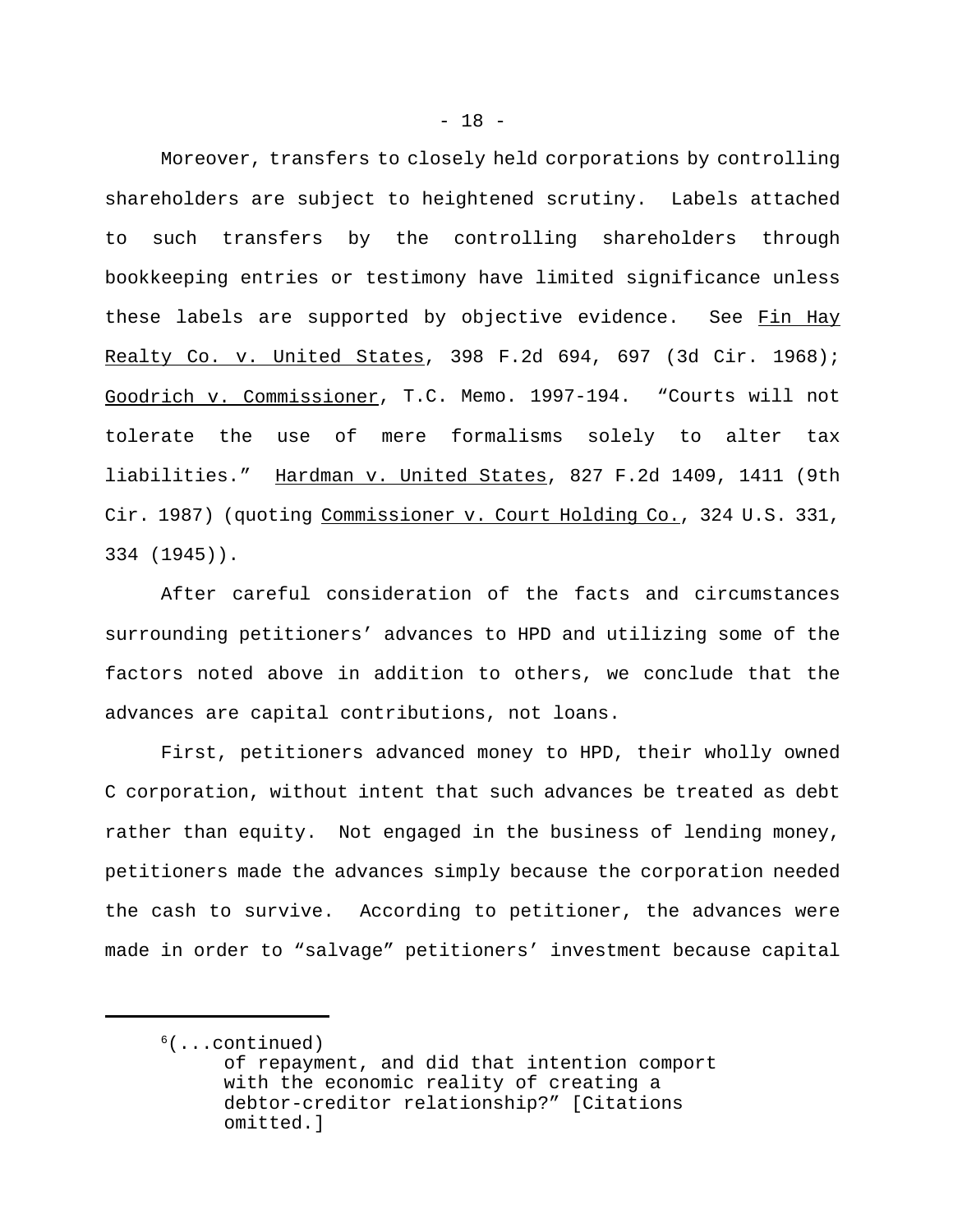and funds they had previously advanced to the corporation were in peril.

Second, petitioners have not shown that HPD could have obtained financing from an outside lender. That HPD had to look to petitioners in order to survive is evidence that the advances were capital contributions and not loans. HPD's financial situation grew worse, and yet petitioners continued to advance funds. HPD did not seek funds elsewhere. The only apparent means of obtaining financing for HPD was that utilized herein. We conclude that an independent commercial lender would not have lent funds to HPD under these circumstances.

Third, the documentary evidence regarding the purported loans is sparse. Other than the \$310,000 promissory note<sup>7</sup> referenced in the October 15, 1987, board of directors meeting minutes, HPD did not execute any notes, or issue to petitioners any negotiable instruments, evidencing an obligation to repay amounts petitioners advanced to the corporation. The absence of notes or other

Petitioner testified that in addition to the \$310,000 note in evidence, all other advances petitioners made to HPD were memorialized in promissory notes; however, petitioners failed to offer them into evidence. In such situations, we have noted:

The rule is well established that the failure of a party to introduce evidence within his possession and which, if true, would be favorable to him, gives rise to the presumption that if produced it would be unfavorable. [Citations omitted.] This is especially true where, as here, the party failing to produce the evidence has the burden of proof \* \* \*

Wichita Terminal Elevator Co. v. Commissioner, 6 T.C. 1158, 1165 (1946), affd. 162 F.2d 513 (10th Cir. 1947).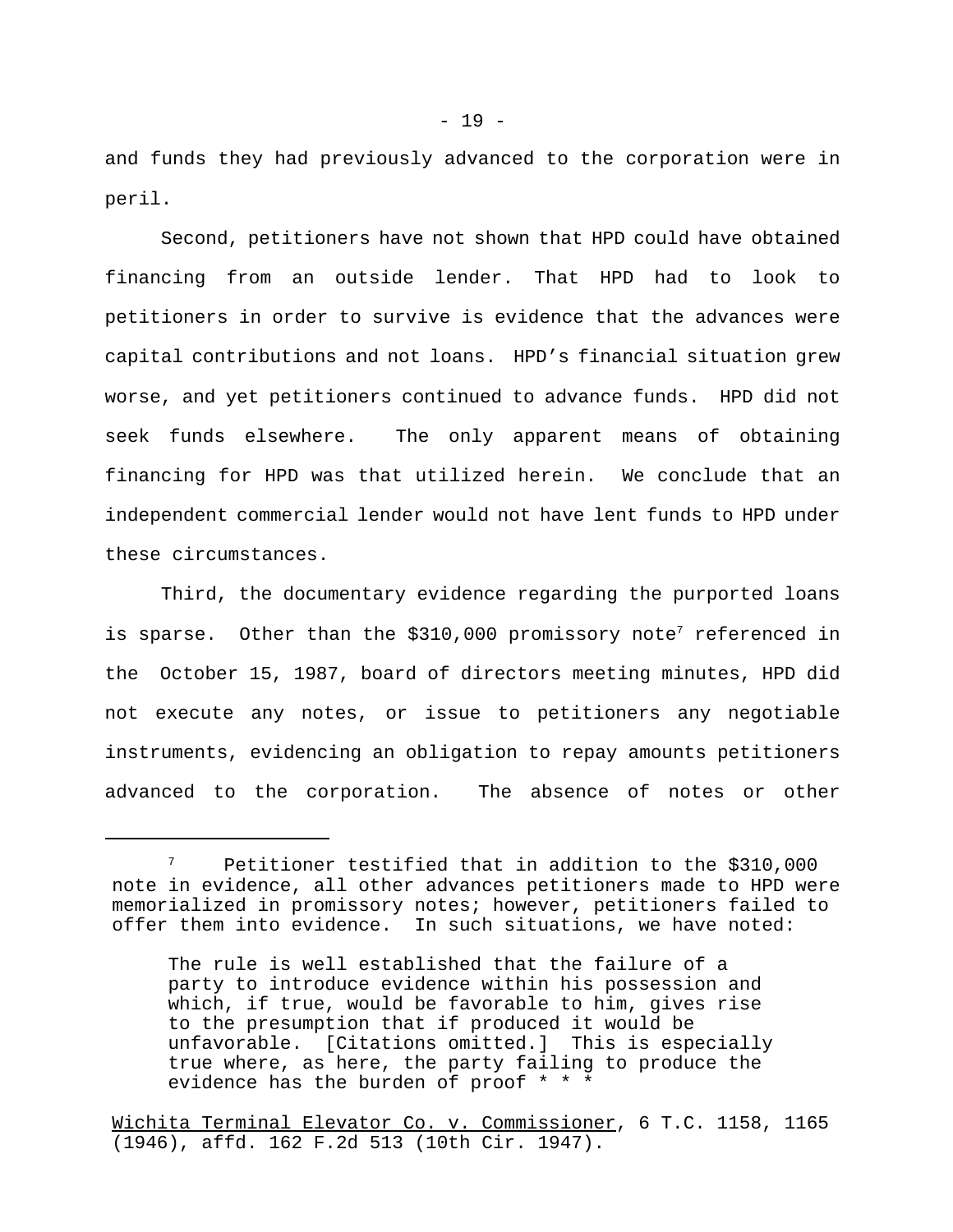instruments favors respondent. See Calumet Ind. v. Commissioner, 95 T.C. 257, 274 (1990).

Fourth, no terms were provided for repayment, and the sole promissory note in evidence does not provide for an interest rate or interest payments. HPD made repayments depending upon its cash position and liquidity; however, the repayments never kept up with the advances. "If the expectation of repayment depends solely on the success of the borrower's business, the transaction has the appearance of a capital contribution." Roth Steel Tube Co. v. Commissioner, 800 F.2d 625, 631 (6th Cir. 1986), affg. T.C. Memo. 1985-58. Moreover, petitioner testified that he would not enforce repayment of the advances, but instead HPD only had to repay the advances when it could. Petitioners' failure to demand repayment and their continued lending of additional funds tend to refute the existence of a valid debtor-creditor relationship. See, e.g., Boatner v. Commissioner, T.C. Memo. 1997-379, affd. without published opinion 164 F.3d 629 (9th Cir. 1998).

Petitioners seek to find comfort in the fact that a portion of their advances was recorded as loans on the corporation's books and records. However, we are not convinced that this fact entitled petitioners to enforce payment of principal or interest. Rather, we believe the recordation was merely a bookkeeping entry of little value without the support of other objective criteria. See Dixie Dairies Corp. v. Commissioner, 74 T.C. at 495.

Finally, petitioners admit that HPD did not give any security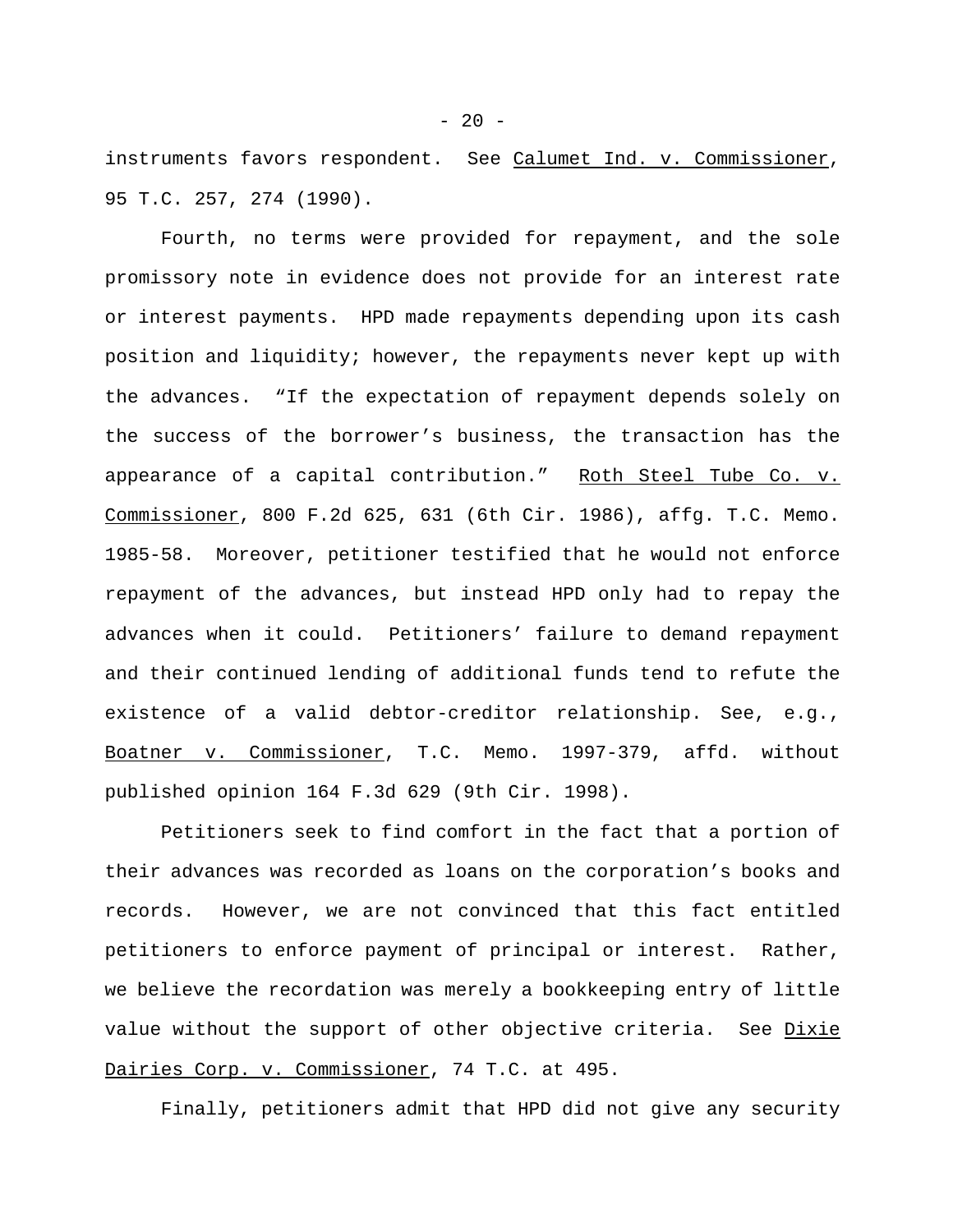or execute any security agreements to collaterize the advances. According to petitioners, security for the alleged loans was "not needed especially when petitioners are the sole owners and the CEO of HPD with full control of its finances".

In sum, on the basis of the facts and circumstances, we conclude that petitioners did not intend to create bona fide loans at the time the advances were made. Rather, in an attempt to salvage HPD (as petitioner admitted at trial), petitioners advanced funds to the corporation when necessary, so far as the evidence shows, without the intention of being creditors. We hold that the advances were capital contributions. Consequently, petitioners are not entitled to a bad debt deduction pursuant to section 166. In view of this holding, we need not decide (a) whether the advances were business or nonbusiness bad debts and/or (b) whether the advances became worthless in 1990.

## Issue 4. Section 6662(a) Accuracy-Related Penalty

The final issue is whether petitioners are liable for the section 6662(a) accuracy-related penalty. Section 6662 imposes an accuracy-related penalty equal to 20 percent of any portion of an understatement attributable to negligence or disregard of rules or regulations or substantial understatement of tax. "Negligence" means any failure to make a reasonable attempt to comply with the provisions of the Internal Revenue Code, and "disregard" means any careless, reckless, or intentional disregard. Sec. 6662(c). Additionally, no penalty is imposed with respect to any portion of

- 21 -